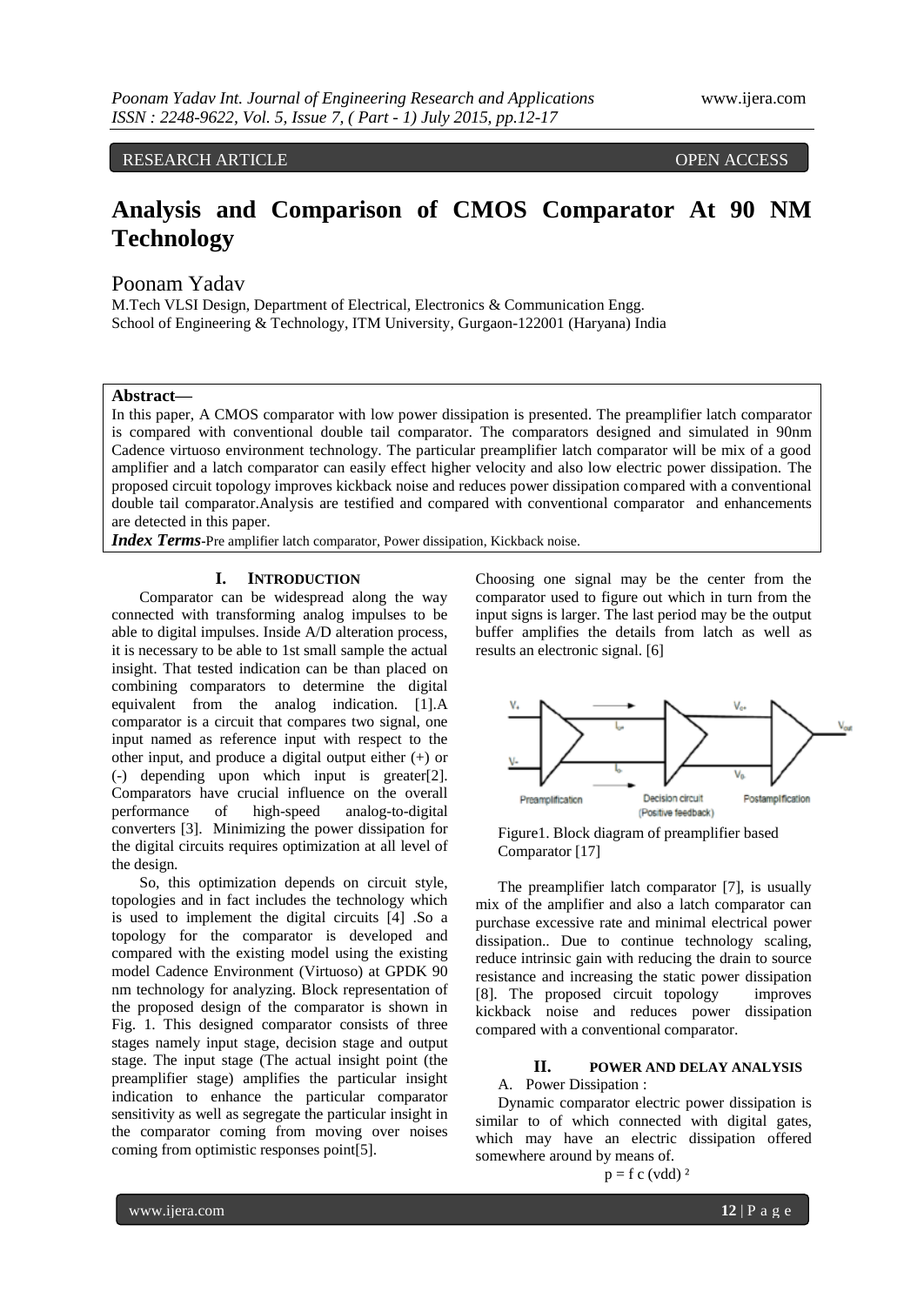Where

| $f =$ output frequency   | $\lceil 1 \rceil$ |
|--------------------------|-------------------|
| $c =$ output capacitance |                   |
| $Vdd =$ supply voltage   |                   |

B. Propagation delay :

Propagation delay can be defined as at how much speed the amplifier responds with applied input. Simply speaking propagation delay is the delay between output and input.

Propagation time delay = (Rising Propagation Delay time + Falling Propagation Delay Time) /2  $[1]$ 

#### **III. CONVENTIONAL DOUBLE TAIL COMPARATOR**

A rail-to-rail comparator design consists of a CMOS latch circuit and an S-R latch circuit. The latch has been designed by transistors T1-T10 and S-R latch by transistors T11-T18 The particular latch level can be used to ascertain which usually with the feedback indicators is bigger and amplifies the variation.[18] SR latch which acts as a memory to keep values for a clock period.



Figure 2: A high speed low power double tail latched comparator [9]

The conventional architecture of comparator shown in Fig. 3 subsists of an S-R latch circuit and a CMOS latch circuit .The CMOS latch circuit latch consists of transistors T1-T10 and S-R latch is made up of transistors T11-T18. Transistor T1 and T10 have been employed as enlarged end of the latch circuit. The latch stage plays the role of decide the larger input signals larger and intensely magnify their difference [11]. When the clock1 is small T1 and T10 gets ON and when it is huge (reset mode) transistors T1 and T10 gets OFF.

This method has least stacking help to perform at small supply power as comparison [ 11,12]. In this

DT comparator urn on and separate the inputs from remaining of the circuit [13]. PMOS differential pair (T1 and T3) creates current alteration for saturating T6 or T9 for a lesser alteration between V in and V ref .V ref effects the increment of voltage offset for the S-R latch for properly working of comparator. The transistors T6-T9 built the NMOS regeneration circuit in which T6 and T7 are the switching NMOS transistors touches the switching time [14,15]. Transistors T11-T18 built a SR latch play the part to performances as a memory for retaining values for a clock period.

### **IV. PROPOSED PREAMPLIFIER LATCH COMPARATOR:**

proposed This proposed preamplifier latch comparator subsists involving about three stages: the actual suggestions preamplifier stage, some sort of latch stage, in addition to a good production load stage (it is usually inherently some sort of self-biased differential amplifier pursue by an inverter which gives the digital output).The preamplifier stage is a differential amplifier with active loads [16]. The preamp stage role is amplification of the input signal in order to get improvement in the particular comparator tenderness by means of improving the particular minimal input indication in which the particular comparator could make a decision and distinct the particular input from the comparator coming from transferring sound (also named kickback noise) from the constructive comments point. [16]. It also can reduce input referred latch offset.

The Ml as well as M2 sizes are usually fixed by subtracting straight into thinking about the diff-amp trans conductance along with the feedback capacitance. Your trans conductance sets the actual gain from the stage as well as how big Ml as well as M2 ascertains the actual feedback capacitance from the comparator [16]. Right here gary the gadget guy  $ml = gary$  the gadget guy m2. The optimistic responses latch stage is employed to discover greater feedback indicators and others as well as next to each other incredibly amplifies their variation. [9].

It takes positive feedback from the cross gate connection of M8 and M9. Consider  $i+ >> i-$  so that M7 and M9 are ON and M8 and M10 are OFF. Here also  $\beta$  7 =  $\beta$  10 = $\beta$  a and  $\beta$  8 =  $\beta$  9 = $\beta$  b for which vo- is  $\sim$  0V and v0+ is

$$
v\textbf{o} += \sqrt{\frac{i^+}{\beta_a} + V_{th}}
$$

When drain to source voltage value of M9 is reach equal to the threshold voltage, if we increase i- is and decrease i+ is V th of M8, switching occurs and. At the point M8 takes current afar from M7 which in

(i)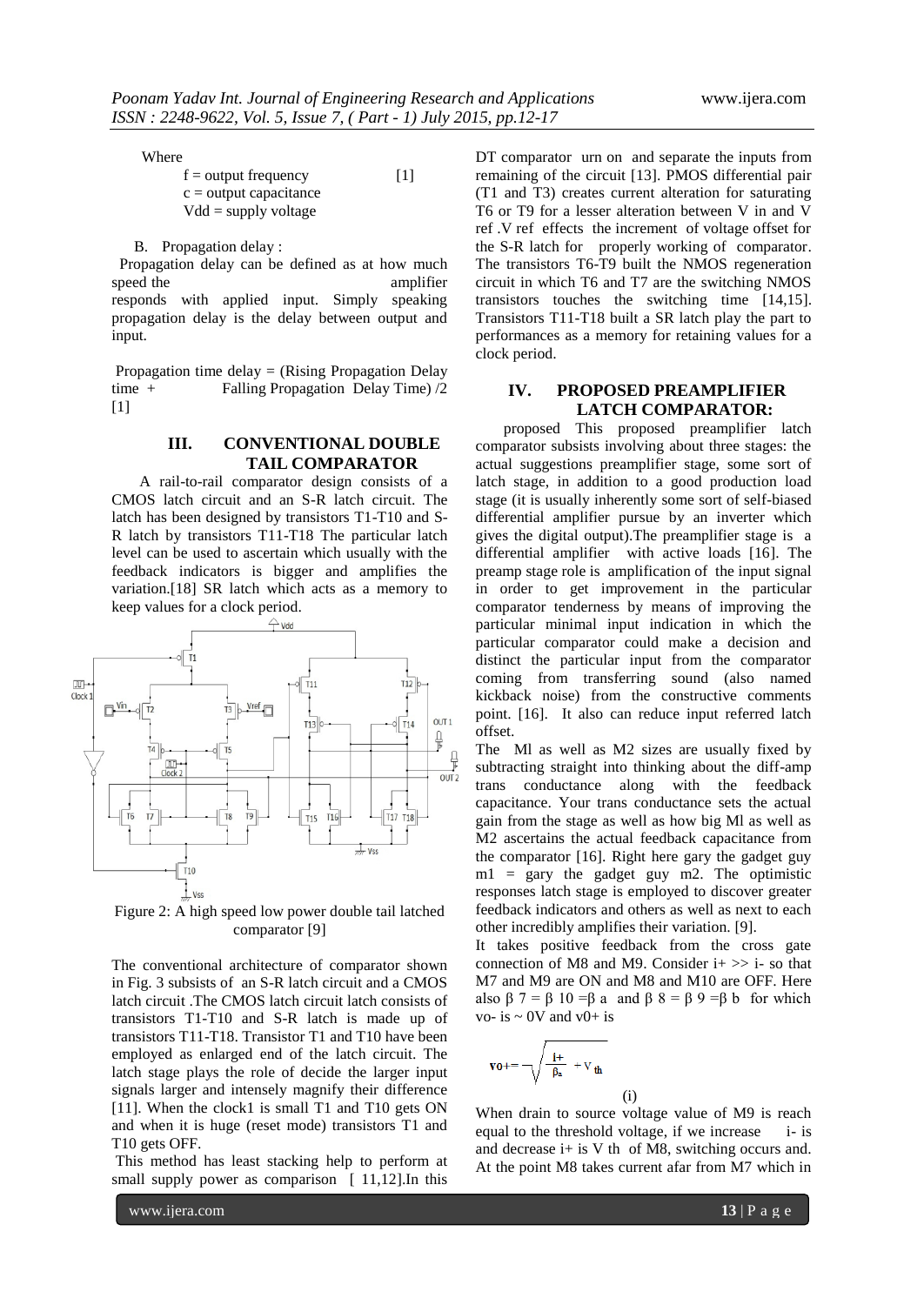turn cause decrement in drain to source voltage of M7 and M9 gets turns off in result.

If we suppose that maximum value of  $v+$  or  $v-$  is equal to 2V th, then below these circumstances M8 and M9 will operate under cut-off under steady state conditions [16]. Then voltage over M9 becomes V th and M9 gets saturated and current of M9 is

$$
i = \frac{\beta_b}{\beta_a} i^+
$$

This is the point at which switching occurs; i.e. M9 gets shuts off and in opposite M8 gets turns on. If β a  $= \beta$  b, then switching occurs when the currents, i+ and i-, are equal. A identical study of increasing i+ and decreasing i- results in

The output buffer which is the final component of the preamplifier latch comparator play the role of changing this productivity of the latch stage in to a total degree digital stage productivity (logic 0 as well as reasoning 1).

This end result barrier must get a differential enter signal and never to create slew-rate limitation.

This routine in the end result barrier is usually inherently a new self-biased differential amplifier pursued by a great inverter. The inverter is joined as a isolate supplementary gain stage and remove any load capacitance from differential amplifier [7].To conclude, the actual preamplifier dependent comparator tries higher velocity in addition to much less counteract voltage although has enormous static electrical power usage.



Fig.4.2 Schematic view of proposed comparator. [3]

The proposed preamplifier latch comparator subsists of transistors M1,M2,M3,M4. The differential part is made up of NMOS transistors M0 & M1, as well as the load transistor subsists of transistors PMOS M4 and M3.

Your gain on this preamplifier very easily achieve a suitable benefit using smaller the size of input differential pair can be retained this type of smaller

benefit in order that the gain on this preamplifier very easily scopes an adequate benefit

.In this comparator design the part of Latch is the most susceptible. It this part subsists of two inverters which are joined returning to rear collectively compose a differential comparator and the two differential nodes of the latch are joined by an NMOS transistor .The latch part subsists of transistors from M5 to M13 in which two cross coupled inverter pair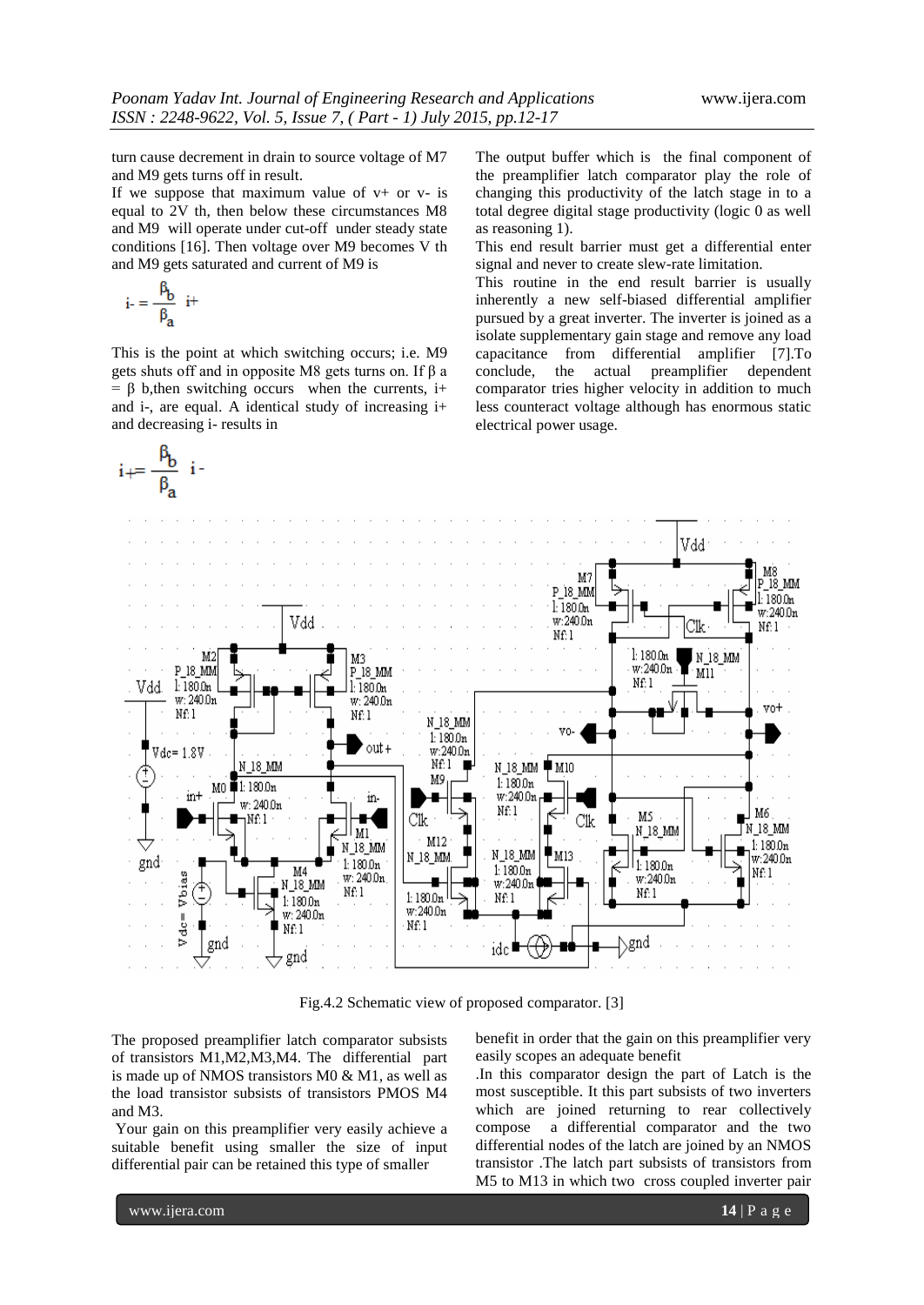M5-M6 & M7-M8 are used and as well as the charge asymmetry connections M9-M11 part also.

The most important regenerative loop is composing by rest Transistors M5-M8 for the latch. The width and lengths of regenerative loop transistors M5-M8 are put up minimum in order to obtain minimal capacitive possesions,and their W/L ratio is put up according to an ideal inverter. In addition measurements are fixed with regard to toning the metastable getaway stage of the inverter to help 1 / 2 of the voltage provide. Your switching transistor M11 will the a part of brief circuits the latch's differential nodes to a approved DC stage.

Their thickness is usually increased as a way to benefit to create available the DC stage shut nodes to each other.

Remainder Transistors M9-M10 are applied to help avert the timepiece nourish kickback outcomes from the latch on the feedback. M9-M10 transistors size furthermore selecting aspect on the efficiency in the latch like that in the event the size can be improved, this total on the similar capacitance around the nodes in the latch and raises the reply connected with timepiece nourish above the feedback; resulting in drop throughout reactivity in the latch. Within the reverse aspect in the event the size is decreased, subsequently essentially insight indicate should be greater otherwise latch charge asymmetry won't be properly generate.

The actual latch functions with a couple of stages; the first is recast as well as other will be regeneration. Inside Recast step, the particular impose asymmetry will be generated about the differential nodes with the latch proportional to the variances inside input signal..Where in regeneration mode, the voltage on nodes asymmetrates is strengthen to the rail-to-rail digital levels by regeneration loops of the NMOS and PMOS.When clk gets increase, the amplifier is handicapped and at this phase the latch has to amplify the difference achieved a input transistors M12-M13 to create logic levels at the output.

In the design transistors (two NMOS-PMOS pair) in the inverter combination is compose in order to obtain hence high comparison speed due to decrease in the parasitic capacitance. During the totally reset stage period, the particular changing transistor brief circuits the particular latch's components which can be somewhat corresponding to 1/2 voltage offer. A benefit due to this characteristic The idea offers furthermore benefit of which regenerative curl 2nd stage could move the particular result towards related binary degrees as resolute because of the asymmetry of demand. Within end result the particular velocity and also performance of the comparator obtains greater of the comparator gets increased.

#### **V. RESULTS AND SIMULATION**

Simulation of comparators is done using the 90nm CMOS technology. In this design, 1.8 V is used supply voltage1.8 V is used for procedure and clock period was 25ns. This design can be used where average power ,dynamic power and static power are the main parameters.



Fig. 2 Schematic of Conventional Comparator



Fig. 3 Power Waveform of Conventional Comparator

Table 1. Power Calculation

| <b>PARAMETER</b>    | <b>VALUES</b> |
|---------------------|---------------|
| Average Power       | 98.23E-6      |
| <b>Static Power</b> | 2.977E-6      |
| Dynamic Power       | 96.253E-6     |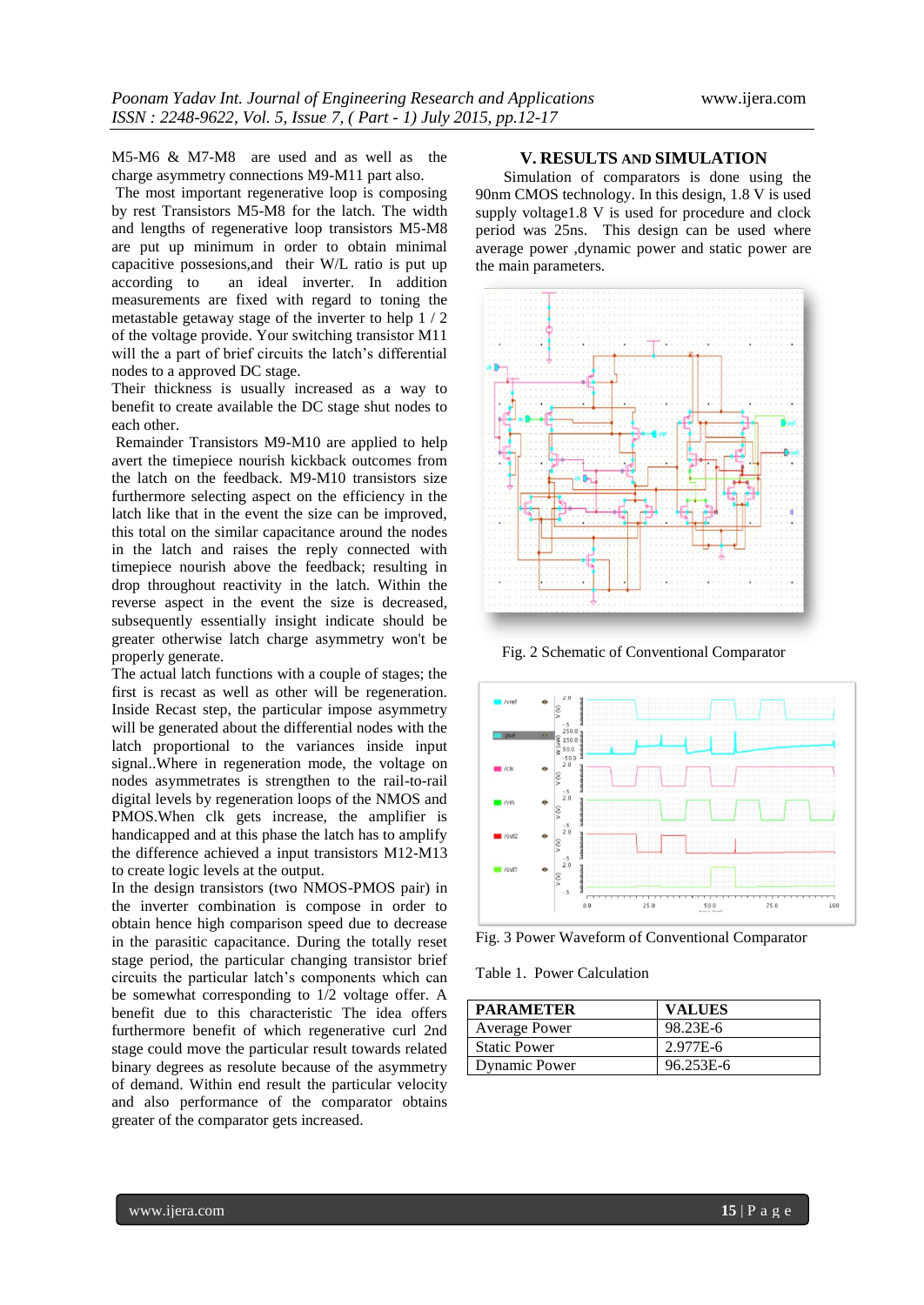

Fig 3 Schematic of proposed comparator



Fig 4 Power waveform

Table 2. Power waveform

| <b>PARAMETER</b>     | <b>VALUES</b> |
|----------------------|---------------|
| <b>Average Power</b> | 51.38E-6      |
| <b>Static Power</b>  | 211.1E-6      |
| Dynamic Power        | $-159.72E-6$  |

Table 3. Comparison of Power Calculation

| <b>PARAMETERS</b>    | <b>CONVENTIONAL</b> | <b>PROPOSED</b>   |
|----------------------|---------------------|-------------------|
|                      | <b>COMPARATOR</b>   | <b>COMPARATOR</b> |
| <b>AVERAGE</b>       | 98.23E-6            | 51.38E-6          |
| <b>POWER</b>         |                     |                   |
| <b>STATIC POWER</b>  | 2.977E-6            | 211.1E-6          |
| <b>DYNAMIC POWER</b> | 96.253E-6           | $-159.72E-6$      |

#### **VI. CONCLUSION**

In this work Thesis subsists of a CMOS comparator analysis and comparison to find less power dissipation and. Propose analysis is centered on pre amplifier regeneration part and a latch part. This comparator is designed for analog to digital converters .Analysis achieved with 1.8 V input supply. Paper attained low average power consumption nearby 46.85E-6 compare to conventional comparator.

#### **REFERENCES**

- [1] B.Razavi,"Design of Analog CMOS Integrated Circuits,"Tata McGraw-Hill, Delhi, 2002.
- [2] Ramakant A. Gayakwad ―Op-Amps and Linear Integrated circuits fourth edition Pearson Education.
- [3] Razavi and B. A. Wooley, "Design techniques for high-resolution comparators," IEEE J. Solid-State Circuits, vol. 27, no. 6, pp. 1916- 1926, Dec. 1992.
- [4] Geetanjali Sharma, Uma Nirmal, Yogesh Misra, " A low power8-bit magnitude comparator with small transistor count hybrid PTL/CMOS logic," International Journal of Computational Engineering & Management, Vol 12, April2011.
- [5] R. Wang, K. Li, J. Zhang and B. Nie, "A High Speed High Resolution Latch Comparator For-Pipeline ADC," IEEE International Workshop on Anti-counterfeiting, Security, Identification, Xiamen, 16-18 April 2007, pp. 28-31.
- [6] W. Rong, W. Xiaobo and Y. Xiaolang, "A Dynamic CMOS Comparator with High Precision and Resolution," IEEE Proceedings of 7th International Conference on Solid-State and Integrated Circuits Technology, 18-21 October 2004, pp. 1567-1570.
- [7] J. M. Kim, "A 6-Bit 1.3 GSample/s A/D Converter in 0.35 μm CMOS," Doctor Thesis, University of Texas at Dallas, Dallas, 2005.
- [8] B. Murmann et al., "Impact of scaling on analog performance and associated modeling needs," IEEE Trans. Electron Devices, vol. 53, no. 9, pp. 2160-2167, Sep. 2006..
- [9] Nikoozadeh and B. Murmann, "An Analysis of Latch Comparator Offset Due to Load Capacitor Mismatch," IEEE Trans. Circuits Syst. II: Exp. Briefs, vol. 53, no. 12, pp. 1398- 1402, Dec. 2006.
- [10] Shubhara Yewale, Radheshyam Gamad" Design of Low Power and High Speed CMOS Comparator for A/D Converter Application"Scientific Reasarch, Wireless Engineering and Technology, 2012, 3, 90-95.
- [11] Riyan Wang, Kaihang Li, Jianqin Zhang and Bin Nie, "A High-Speed High-Resolution Latch Comparator for Pipeline Analog-to-